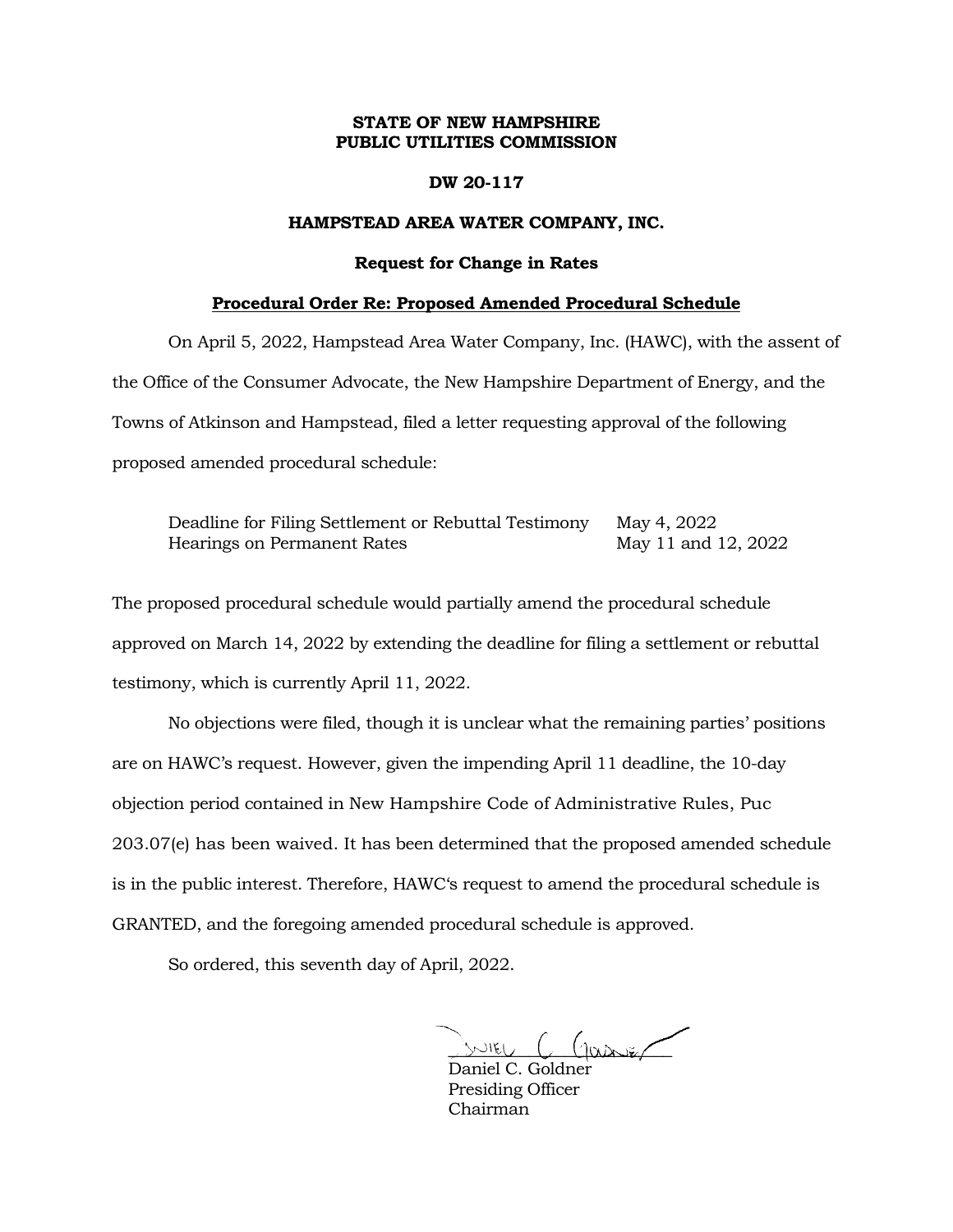# Service List - Docket Related

Docket# : 20-117

Printed: 4/7/2022

Email Addresses

ClerksOffice@puc.nh.gov aaugeri@lewisbuilders.com wbaldwin@atkinson-nh.gov douglas.brogan@gmail.com adminasst@townofdanville.org sambosox@gmail.com cressmandg@atkinson-nh.gov robyn.j.descoteau@energy.nh.gov julianne.m.desmet@oca.nh.gov kfarahsb@gmail.com dfox@raftelis.com josie.gage@oca.nh.gov david.n.goyette@energy.nh.gov lojogut@gmail.com ahansen@atkinson-nh.gov tklaes@blueridgecs.com donald.m.kreis@oca.nh.gov jayson.p.laflamme@energy.nh.gov charlie@hampsteadwater.com anthony.j.leone@energy.nh.gov nm1w@nm1w.com karen.j.moran@energy.nh.gov chris@atkinsoncc.com harold@lewisbuilders.com smorse@hampsteadnh.us dmullinax@blueridgecs.com smurphy@hampsteadnh.us amanda.o.noonan@energy.nh.gov shawn\_oneil@mail.rit.edu ocalitigation@oca.nh.gov dpatch@orr-reno.com k.Alan.richards@gmail.com mary.e.schwarzer@energy.nh.gov howard@energytactics.com gspero@atkinson-nh.gov sspyveewater@gmail.com stephenpstcyr@yahoo.com